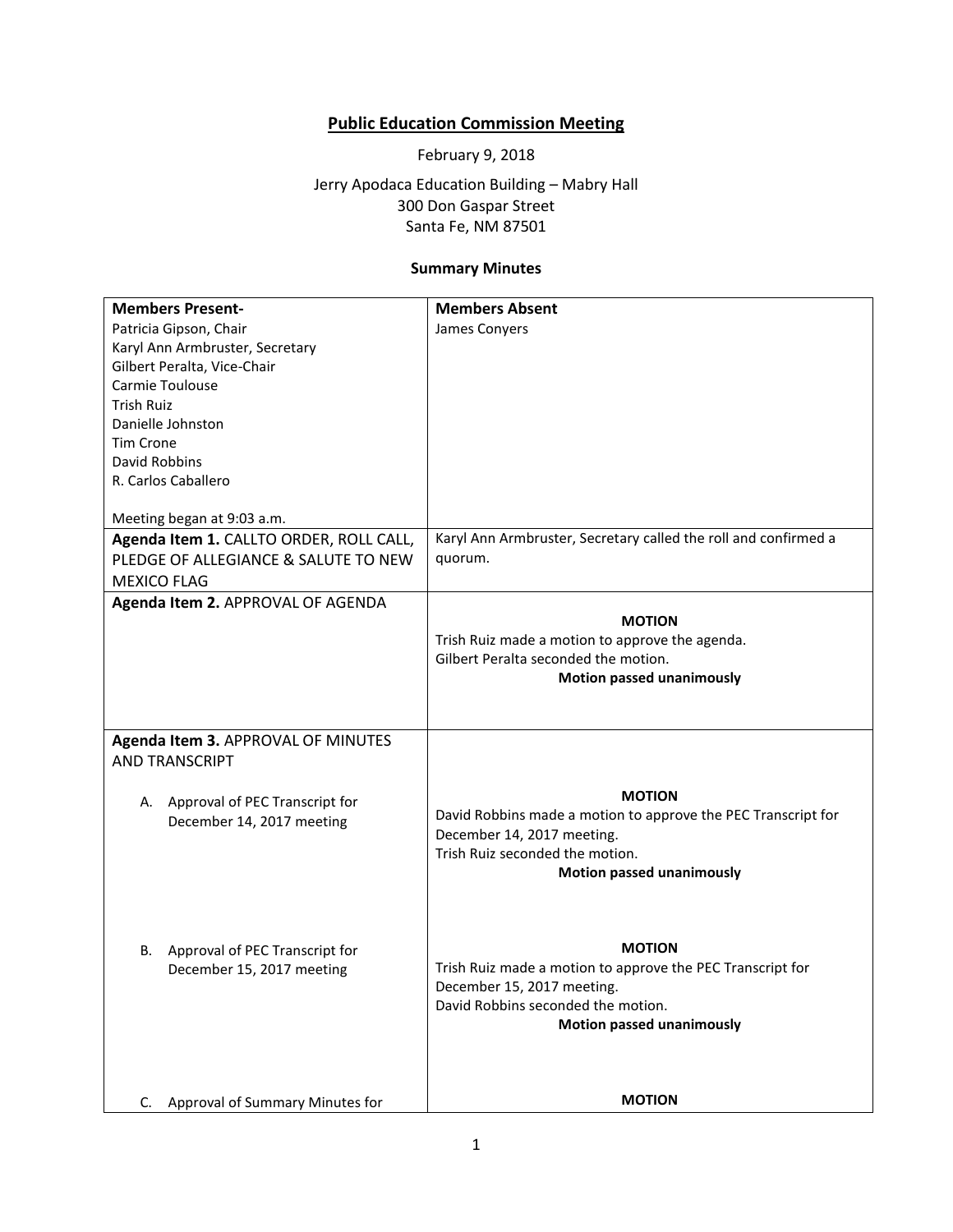| December 14 & 15, 2017 PEC meeting                                                                                                       | Tim Crone made a motion to approve the Summary Minutes for the<br>December 14 & 15, 2017 PEC meeting.<br>Trish Ruiz seconded the motion.<br><b>Motion passed unanimously</b>                                                                                                                                                |
|------------------------------------------------------------------------------------------------------------------------------------------|-----------------------------------------------------------------------------------------------------------------------------------------------------------------------------------------------------------------------------------------------------------------------------------------------------------------------------|
| Agenda Item 4. PUBLIC COMMENT                                                                                                            | Recorded comments are available in full transcript.                                                                                                                                                                                                                                                                         |
| Agenda Item 5. ELECTON OF 2018 PEC<br><b>OFFICERS</b>                                                                                    | <b>ACTION</b><br>Carmie Toulouse nominated Patricia Gipson for Chair.<br>Patricia Gipson accepted the nomination.<br>Patricia Gipson was elected Chairwoman by a unanimous vote.                                                                                                                                            |
|                                                                                                                                          | <b>ACTION</b><br>Trish Ruiz nominated Gilbert Peralta for Vice Chair.<br>Gilbert Peralta accepted the nomination.<br>Gilbert Peralta was elected Vice Chairman by a unanimous vote.                                                                                                                                         |
|                                                                                                                                          | <b>ACTION</b><br>David Robbins nominated Karyl Ann Armbruster for Secretary.<br>Karyl Ann Armbruster accepted the nomination.<br>Karyl Ann Armbruster was elected Secretary by a unanimous vote.                                                                                                                            |
| Agenda Item 6. DISCUSSION AND<br>APPROVAL OF OUTCOME FOR THE 2016-<br>2017 CARL PERKINS CONSOLIDATED<br><b>ANNUAL REPORT</b>             | <b>MOTION</b><br>Patricia Gipson made the following motion:<br>I move that the Public Education Commission approve the narrative<br>and data outcomes for the school year 2016-2017 Consolidated<br>Annual Report.<br>Carmie Toulouse seconded the motion.<br>Motion passed by a unanimous vote                             |
| Agenda Item 7. DISCUSSION AND POSSIBLE<br><b>ACTION ON CHARTER SCHOOL</b><br><b>AMENDMENTS</b><br>A. Taos Integrated School for the Arts | <b>MOTION</b><br>Trish Ruiz mad the following motion:<br>I move to deny the amendment request presented by Taos<br>Integrated School of Arts School to change its material terms with<br>respect to its operational structure by reducing the instructional<br>hours to the statutorily required minimum, because -- PEC to |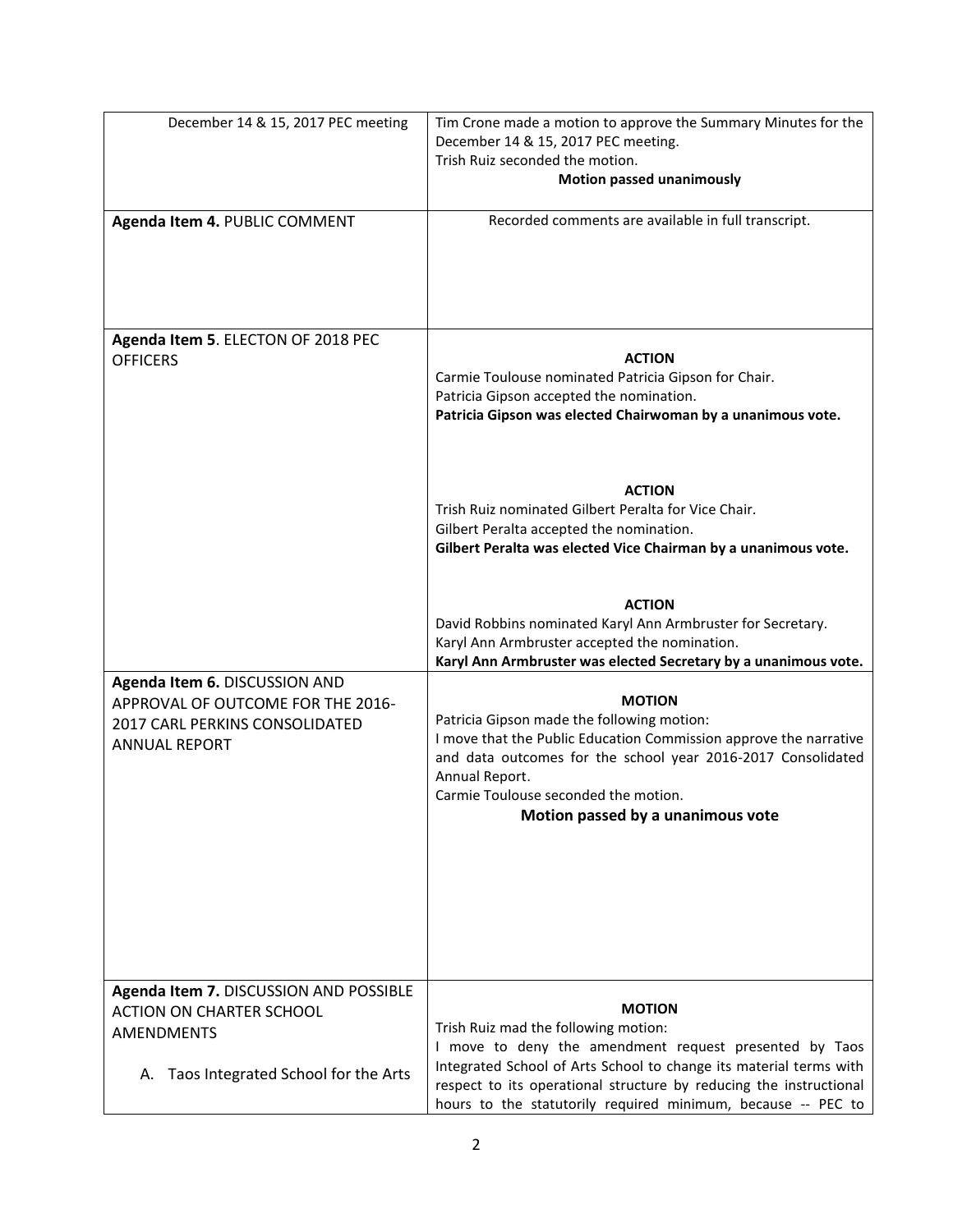|                                                                                             | provide reasons, and they've been given, and that the request<br>should be denied.<br>Danielle Johnston seconded the motion.<br>Motion does not pass<br>(Robbins, Armbruster, Gipson, Caballero and Toulouse voted no)<br><b>MOTION</b><br>Carmie Toulouse made the following motion:<br>Madam Chair, I move to approve the amendment request<br>presented by Taos Integrated School of the Arts to change its<br>material terms to correct a mistake in -- a clerical error in the<br>charter with respect to the operational structure on the number of<br>hours required.<br>Carlos Caballero seconded the motion.<br><b>Motion passed</b><br>(Peralta, Johnston, Crone & Ruiz voted no)                                                                                                                                                                                                                                                                                                                                                                                                                                                                         |
|---------------------------------------------------------------------------------------------|---------------------------------------------------------------------------------------------------------------------------------------------------------------------------------------------------------------------------------------------------------------------------------------------------------------------------------------------------------------------------------------------------------------------------------------------------------------------------------------------------------------------------------------------------------------------------------------------------------------------------------------------------------------------------------------------------------------------------------------------------------------------------------------------------------------------------------------------------------------------------------------------------------------------------------------------------------------------------------------------------------------------------------------------------------------------------------------------------------------------------------------------------------------------|
| Agenda Item 8. REPORT FROM OPTIONS<br>FOR PARENTS & THE CHARTER SCHOOL<br><b>DIVISION</b>   | Recorded comments are available in full transcript.                                                                                                                                                                                                                                                                                                                                                                                                                                                                                                                                                                                                                                                                                                                                                                                                                                                                                                                                                                                                                                                                                                                 |
| Agenda Item 9. CAP FOR FINANCIAL<br><b>CONCERNS</b>                                         | Recorded comments are available in full transcript.                                                                                                                                                                                                                                                                                                                                                                                                                                                                                                                                                                                                                                                                                                                                                                                                                                                                                                                                                                                                                                                                                                                 |
| Agenda Item 10. DISCUSSION AND<br>POSSIBLE ACTION ON ACADEMIC<br><b>IMPROVEMENT PLANS</b>   | Recorded comments are available in full transcript.                                                                                                                                                                                                                                                                                                                                                                                                                                                                                                                                                                                                                                                                                                                                                                                                                                                                                                                                                                                                                                                                                                                 |
| Agenda Item 11. DISCUSSION AND<br>POSSIBLE ACTION ON CARINOS DE LOS<br>NINOS CHARTER SCHOOL | <b>MOTION</b><br>Patricia Gipson made the following motion:<br>I move that the PEC require that Cariños De Los Niños School take<br>corrective action to address all the issues of noncompliance related<br>the school's academic, financial, and organizational<br>to<br>performance; specifically, that the school must, one, immediately<br>come into compliance by adhering to all of the terms of the<br>financial Corrective Action Plan as set forth at our November 17th,<br>2018 -- 2017, sorry -- PEC meeting by submitting all past due<br>reports no later than February 15th, 2018, which are required, to<br>include the monthly reports on student enrollment, including<br>updates on the number of withdrawals, enrollments; and, second,<br>action taken to improving, financial management, budget<br>adjustments required to adjust for the growth that has not<br>materialized for repayments for prior year repayments. And<br>updated year-end position forecasts. 2. Meet with the CSD staff at<br>the PED office in Santa Fe on February 20th, 2018, to discuss all<br>outstanding noncompliance such that the school is able to clear all |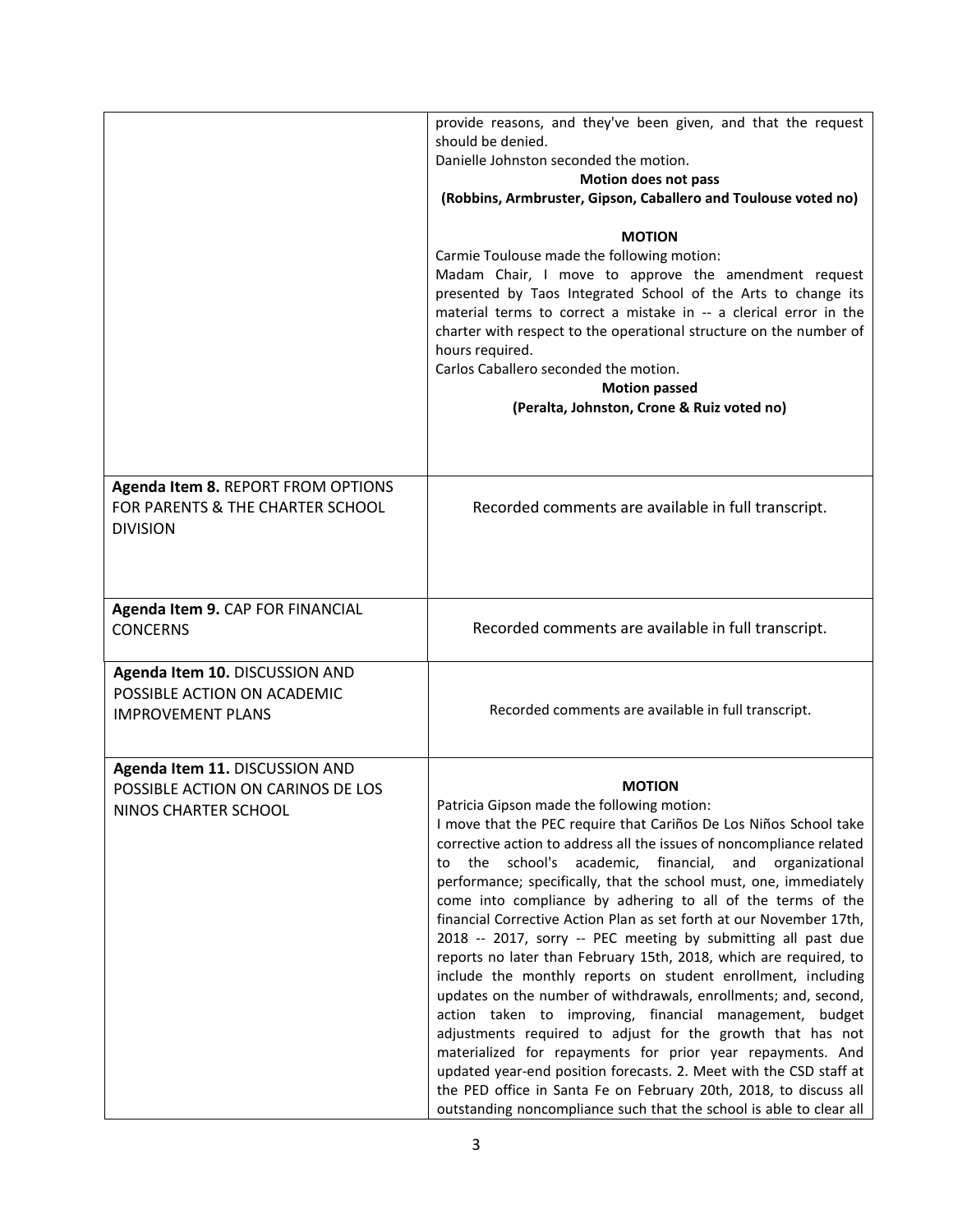|                                                                                                           | findings, including ensuring that all employees' files contain all the<br>required and valid licensure and experience verification,<br>documentation, found during the PED's Audit and Accounting<br>Bureau's Training and Experience Audit, and come into compliance<br>on or before a second site visit to be conducted on<br>April 9th, 2018. No later than February 28th, 2018, the school must<br>submit to PED a budget that reflects all outstanding budget<br>maintenance through January 2018 and/or pending board approval<br>and all monthly reports completed, submitted, and verified,<br>including the cash report, which will enable the<br>school to end the year with a positive balance. 4. No later than<br>February 28th, 2018, the school must submit as part of its monthly<br>financial reports bank reconciliations for all outstanding<br>months since July 1st of 2017. Ensure that all governing board<br>members complete the training for which they are currently<br>registered. This is now 6. If the school fails to meet -- I'm sorry. Let<br>me make this No. 6. By February 16th, submit to PEC revised<br>governance screening and selection process for board members<br>that removes the school leader entirely from the selection and<br>recruitment process. And, 7. If the school fails to meet any of the<br>deadlines established, the CSD will notify the PEC and recommend<br>the PEC issue a Notice of Intent to Revoke the charter.<br>Trish Ruiz seconded the motion. (this was a little confusing (I<br>believe Trish seconded) see page 200 of transcript) |
|-----------------------------------------------------------------------------------------------------------|--------------------------------------------------------------------------------------------------------------------------------------------------------------------------------------------------------------------------------------------------------------------------------------------------------------------------------------------------------------------------------------------------------------------------------------------------------------------------------------------------------------------------------------------------------------------------------------------------------------------------------------------------------------------------------------------------------------------------------------------------------------------------------------------------------------------------------------------------------------------------------------------------------------------------------------------------------------------------------------------------------------------------------------------------------------------------------------------------------------------------------------------------------------------------------------------------------------------------------------------------------------------------------------------------------------------------------------------------------------------------------------------------------------------------------------------------------------------------------------------------------------------------------------------------------------------------------------------------------------|
|                                                                                                           | Motion passed 8 in favor with Caballero abstaining                                                                                                                                                                                                                                                                                                                                                                                                                                                                                                                                                                                                                                                                                                                                                                                                                                                                                                                                                                                                                                                                                                                                                                                                                                                                                                                                                                                                                                                                                                                                                           |
| Agenda Item 12. DISCUSSION AND<br>POSSIBLE ACTION ON THE 2018 NEW<br><b>CHATER SCHOOL APPLICATION KIT</b> | <b>MOTION</b><br>Trish Ruiz made the following motion:<br>I move to approve the 2018 Annual Application Kit, as presented in<br>the material for today's meeting, with the changes discussed on<br>the record today.<br>David Robbins seconded the motion.<br>Motion passes unanimously.                                                                                                                                                                                                                                                                                                                                                                                                                                                                                                                                                                                                                                                                                                                                                                                                                                                                                                                                                                                                                                                                                                                                                                                                                                                                                                                     |
| Agenda Item 13. GOVERNANCE REPORTING<br>CONCERNS AND NON-COMPLIANCE                                       | Recorded comments are available in full transcript.                                                                                                                                                                                                                                                                                                                                                                                                                                                                                                                                                                                                                                                                                                                                                                                                                                                                                                                                                                                                                                                                                                                                                                                                                                                                                                                                                                                                                                                                                                                                                          |
| Meeting adjourned at 12:31 p.m.                                                                           |                                                                                                                                                                                                                                                                                                                                                                                                                                                                                                                                                                                                                                                                                                                                                                                                                                                                                                                                                                                                                                                                                                                                                                                                                                                                                                                                                                                                                                                                                                                                                                                                              |
| Agenda Item 14. DISCUSSION AND                                                                            | <b>MOTION</b>                                                                                                                                                                                                                                                                                                                                                                                                                                                                                                                                                                                                                                                                                                                                                                                                                                                                                                                                                                                                                                                                                                                                                                                                                                                                                                                                                                                                                                                                                                                                                                                                |
| POSSIBLE ACTION ON POLICIES AND<br>PROCEDURES FOR ADDING A SCHOOL SITE                                    | Patricia Gipson made the following motion:                                                                                                                                                                                                                                                                                                                                                                                                                                                                                                                                                                                                                                                                                                                                                                                                                                                                                                                                                                                                                                                                                                                                                                                                                                                                                                                                                                                                                                                                                                                                                                   |